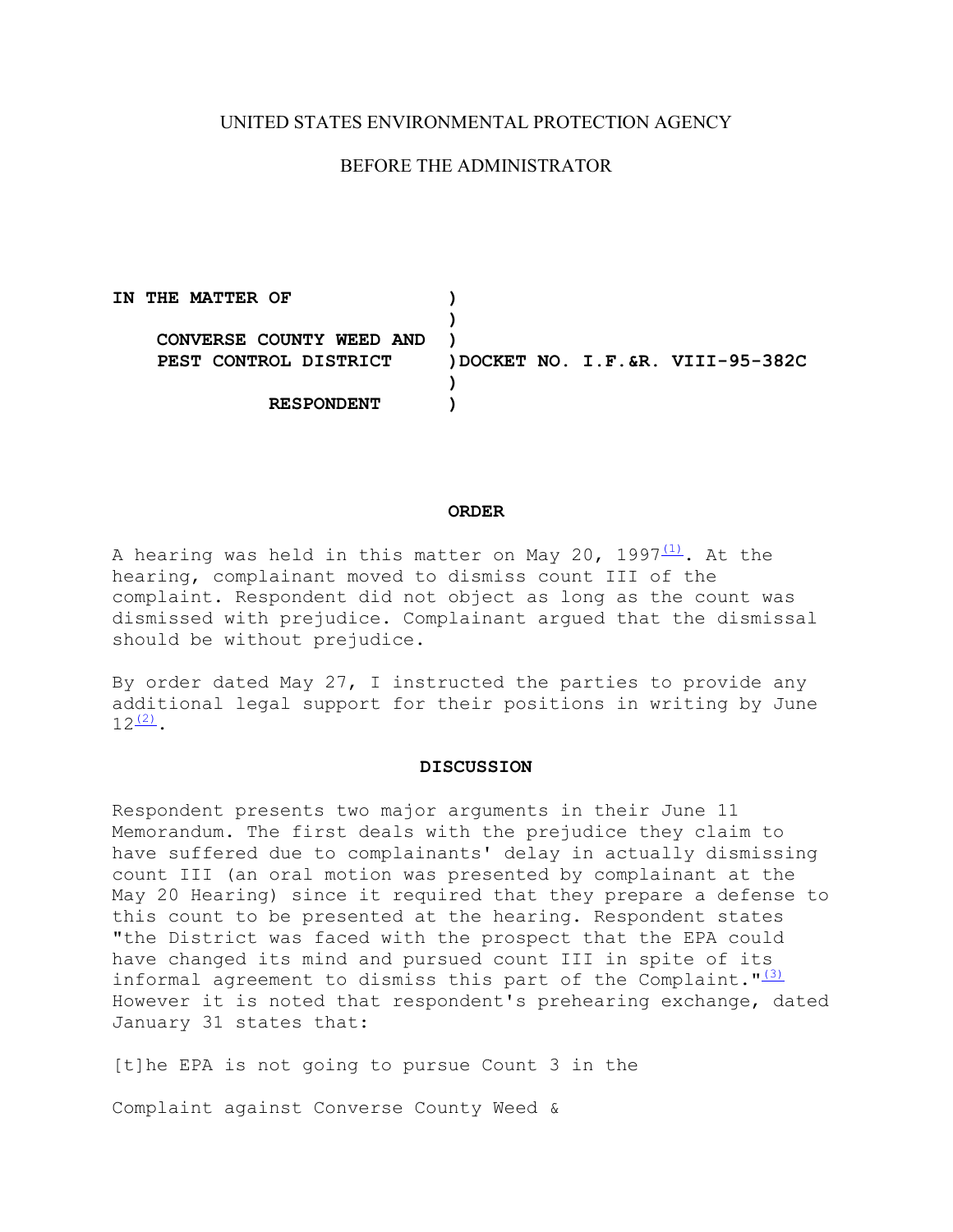Pest Control District.

The above understanding is based on a January 6, 1997 phone conversation between Michael G Weisz, Respondents' counsel, and Dana Stotsky, Complainant's counsel. . . Mr. Stotsky also informed Mr. Weisz that the EPA would not pursue Count 3 against Converse County Weed & Pest. The above understanding was confirmed in another phone conversation on January 17, 1997 between Mr. Stotsky and Mr. Weisz. Therefore, this pre-hearing exchange relates only to the defense of Counts 1 & 2 of the Converse County Weed & Pest case. The Respondents have not attempted to

prepare a defense in relation to Count 3 of the CCWP

case. .  $\frac{(4)}{2}$  $\frac{(4)}{2}$  $\frac{(4)}{2}$ 

In addition, Respondent states that they were informed that the EPA intended to dismiss count III during the disclosure period which took place between November 1996 and January 1997 $\frac{(5)}{2}$ .

So at least as late as January 31 and possibly as early as November 1996, respondent has been on notice that complainant was intending to withdraw count III of the complaint against this respondent. Further, as of the filing of their prehearing exchange, respondent made clear that they were not preparing a defense for count III of the complaint in anticipation of its dismissal.

Therefore, respondents' contention that they were prejudiced because of the EPA's motion to withdraw count III at the hearing in this matter is without merit. Respondent, as well as the undersigned presiding officer were on notice well before the hearing in this matter that this count would not be pursued.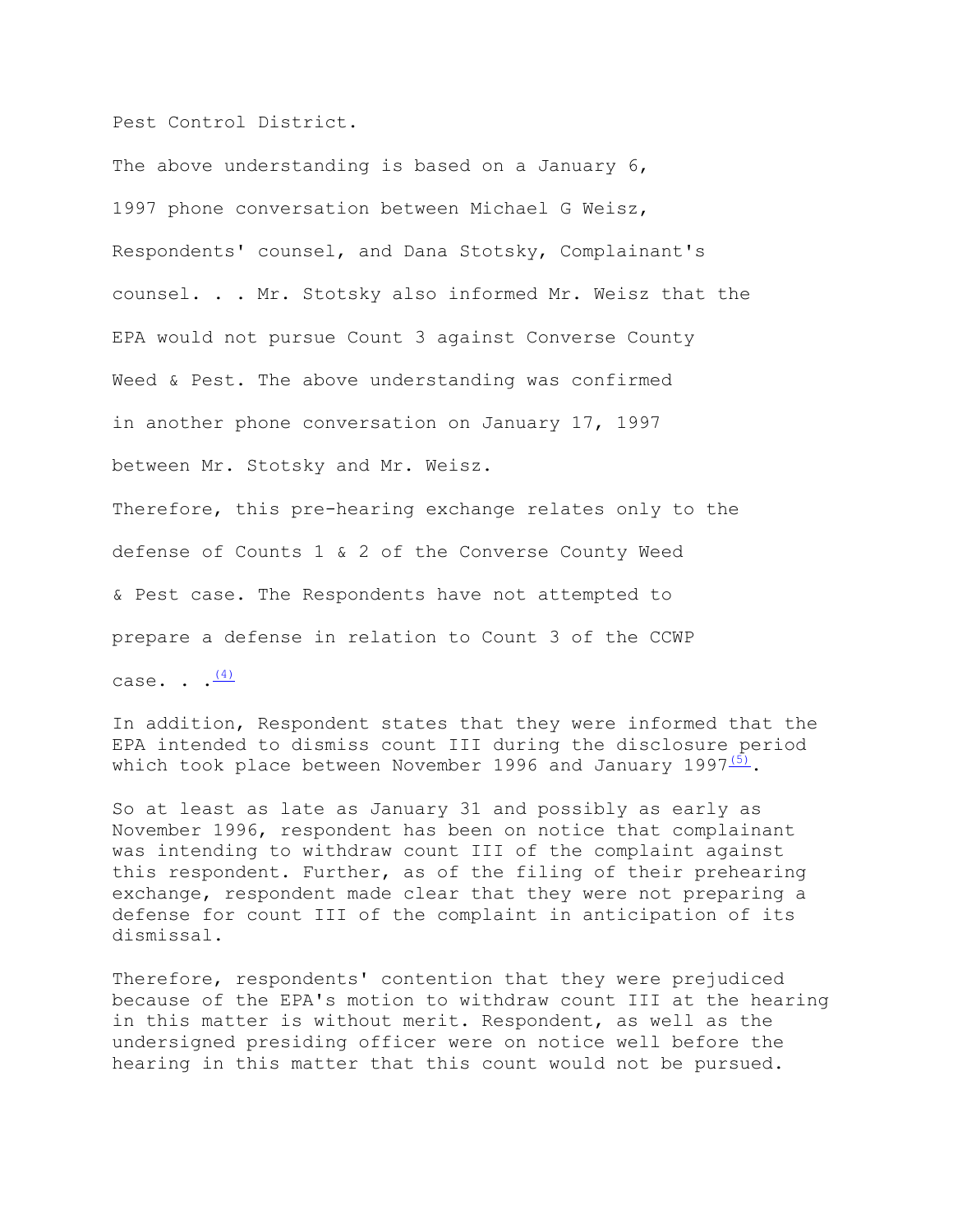Respondents' second argument for dismissal of count III with prejudice is that 40 C.F.R. § 14(e) is analogous to Federal Rule of Civil Procedure (F.R.C.P.) 41(a)(2) which allows federal courts discretion in determining the terms and conditions in fashioning a voluntary dismissal. It should be noted that 40 C.F.R.  $\{5\}$  14(e) and F.R.C.P. 41(a)(2) are not identical. While such discretion is granted to the federal courts in such matters, the EPA's rule appears to offer no such leeway.

40 C.F.R. § 22.14(e) dealing with content and amendment of the complaint states as follows:

or, <u>after the filing of an answer, the complainant may</u><br>withdraw the complaint, or any part thereof, without<br>prejudice, only upon motion granted by the Presiding<br>Officer or Regional Administrator, as appropriate. withdraw the complaint, or any part thereof, without (e) *Withdrawal of the complaint.* The complainant may withdraw the complaint, or any part thereof, without prejudice one time before the answer has been filed. After one withdrawal before the filing of an answer,

prejudice, only upon motion granted by the Presiding

(Emphasis Supplied)

language is well taken. (6) A plain reading of this rule shows that there is no provision for the dismissal of a complaint, or any portion thereof, "with prejudice" as respondent in this matter seeks. The only available means of dismissal pursuant to this rule is "without prejudice." However, respondents' argument that I am free to look to the F.R.C.P for guidance in the absence of such express

The analogous provision in the federal court arena is as follows:

F.R.C.P. 41(a)(2). Except as provided in paragraph (1) of this subdivision of this rule, an action shall not be dismissed at the plaintiff's instance save upon order of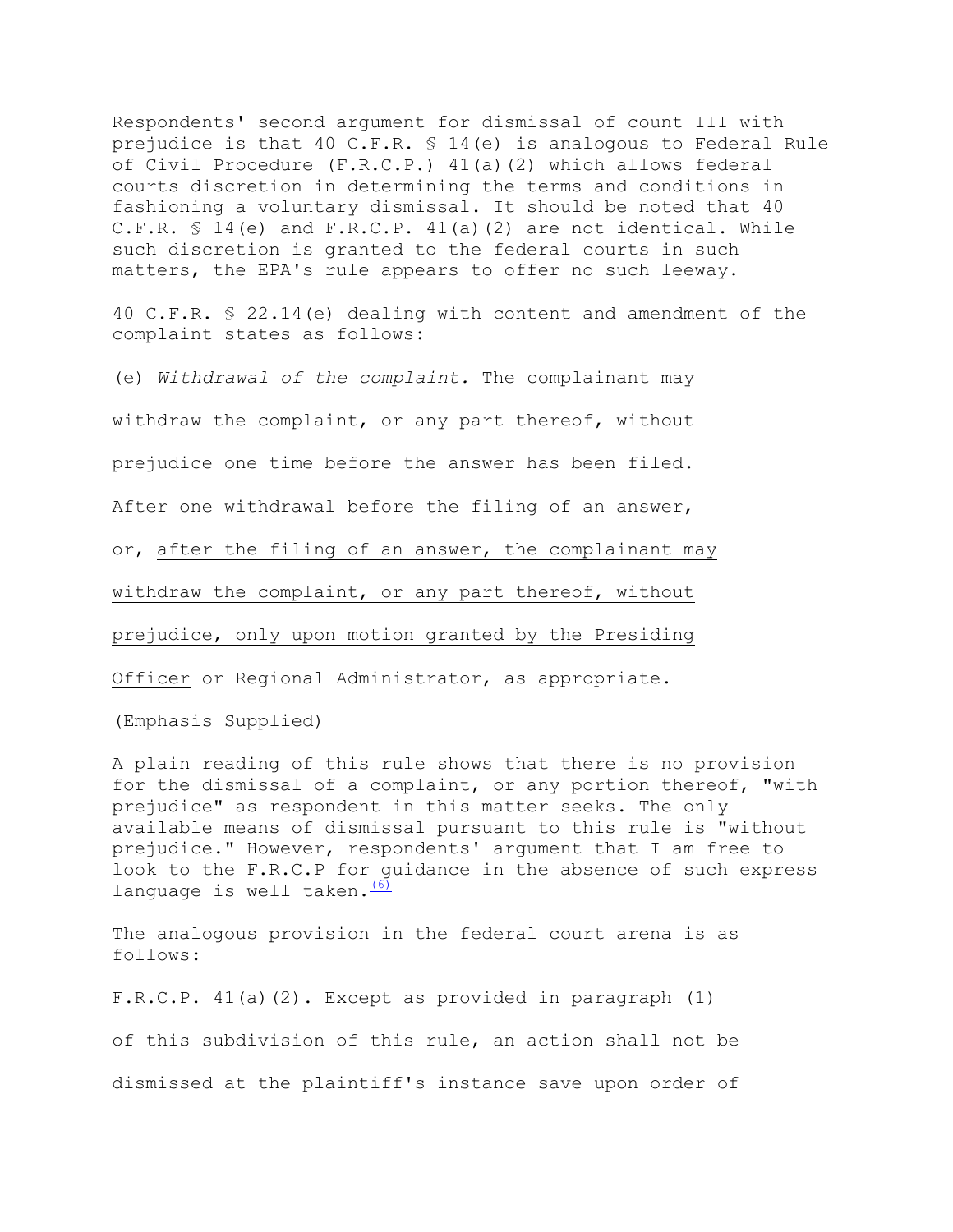the court and upon such terms and conditions as the court deems proper . . . Unless otherwise specified in the order,

a dismissal under this paragraph is without prejudice.

Respondent goes on to cite cases to support the proposition that a voluntary dismissal should be made with prejudice, with the award of attorney fees and costs against the plaintiff, if the respondent has suffered prejudice by having incurred the expense of trial preparation without the benefit of a final determination of the controversy[\(7\).](file://w1818tdcay008/share/Projects/rxx00031/dev_internet_aljhomep/web/orders/convers2.htm%23N_7_) Even assuming, *arguendo*, that respondent is correct in this interpretation of F.R.C.P. 41(a)(2), their argument still fails. In the present action respondent had actual knowledge that count III would not be pursued at the hearing. Any preparation in formulating a defense for this count was unnecessary. Complainant made it clear to all of the participants of this action, including the undersigned, that they would not pursue this count.

### **Conclusion**

Therefore, Complainant's Motion for Withdrawal of Count III of the complaint without prejudice in this matter is granted.

SO ORDERED

Edward J. Kuhlmann

Administrative Law Judge

Washington, D.C.

1. Unless indicated otherwise, all dates referenced herein are for the 1997 calander year.

2. Respondent timely filed their Memorandum of Authorities for Dismissal of Complainant's Count III with Prejudice. Complainant filed by pleading dated June 20, and received in this office June 23, a pleading responding to respondent's Memorandum. Complainant's Response will not be considered since it was not timely filed.

3. Respondent's June 11 Memorandum at 2.